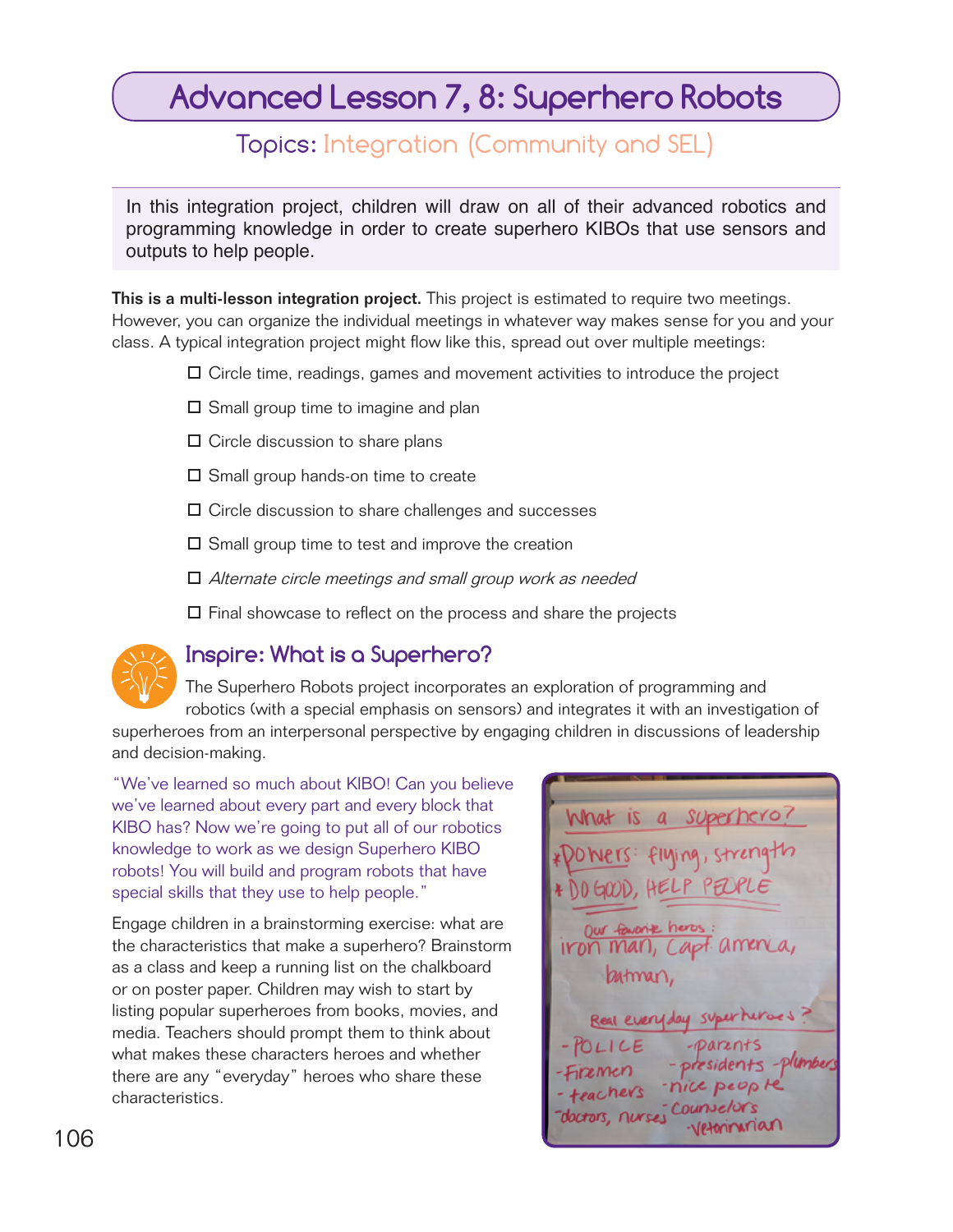See the TIPS FOR THE TEACHER block for additional suggestions for this Inspire discussion.

This unit can be a wonderful way to involve parents and family members who have jobs of "everyday heroes" such as doctors, military officers, police officers, firemen, nurses, and more! Consider bringing them in to talk about how they help people each day in their jobs.

### **Connect: Read Everyday Super Hero**



Read *Everyday Super Hero* by Sara Zuboff: Sadie Sunshine wants to be a superhero, but she doesn't think she has what it takes. Sadie Sunshine will find out she has the right ingredients to be an everyday superhero.



### **Engage: Create Superhero Robots**

"Now that we have thought a lot about what it means to be a hero, it is time to create our own superhero KIBOs! Remember, KIBO has some super-senses (light, distance, sound) and some other parts that might be helpful too. You can create any kind of hero you want, as long as it is designed to help people in some way."

Encourage students to be creative! Here are some project ideas to get students started:

- $\Box$  A super-hearing robot that comes to help when someone is in need. (HINT: try using the sound sensor.)
- $\Box$  A protecting robot that sets off an alarm when anyone comes near. (HINT: try using the distance sensor and sound blocks.)
- A KIBO version of a popular superhero such as Superman, Wonder Woman, Spiderman, Super Girl, etc. that is programmed to rescue someone. (HINT: this could be a great opportunity to add in a lot of arts, crafts, and decorating to get the look just right.)
- $\Box$  A KIBO firetruck, police car, or ambulance on its way to help in an emergency! (HINT: the lights, sound sensor, and sound recorder/playback might be helpful here.)

During the work periods for this project (as with all longer-term, integrated projects in the curriculum), students will alternate as needed between programming, building, decorating, and testing their robots. Provide lots of "loose parts" for building onto KIBO, including "structural" materials such as paper towel tubes, boxes, cardboard pieces, or the like; along with options for connecting these to the KIBO motorized platforms.

Check in with students frequently on an individual/group basis, and with whole-class Technology Circle meetings.



#### Reflect: Superhero Showcase

Once the superhero robots are completed, it is time to share at a superhero showcase! Ask questions that allow children to reflect on their process and not just their final

did you decide to use these colors when decorating your robot?"  $\hphantom{\text{15}}$  107 products. For example, "How did you get the robot to stop moving when you clapped?" or "Why